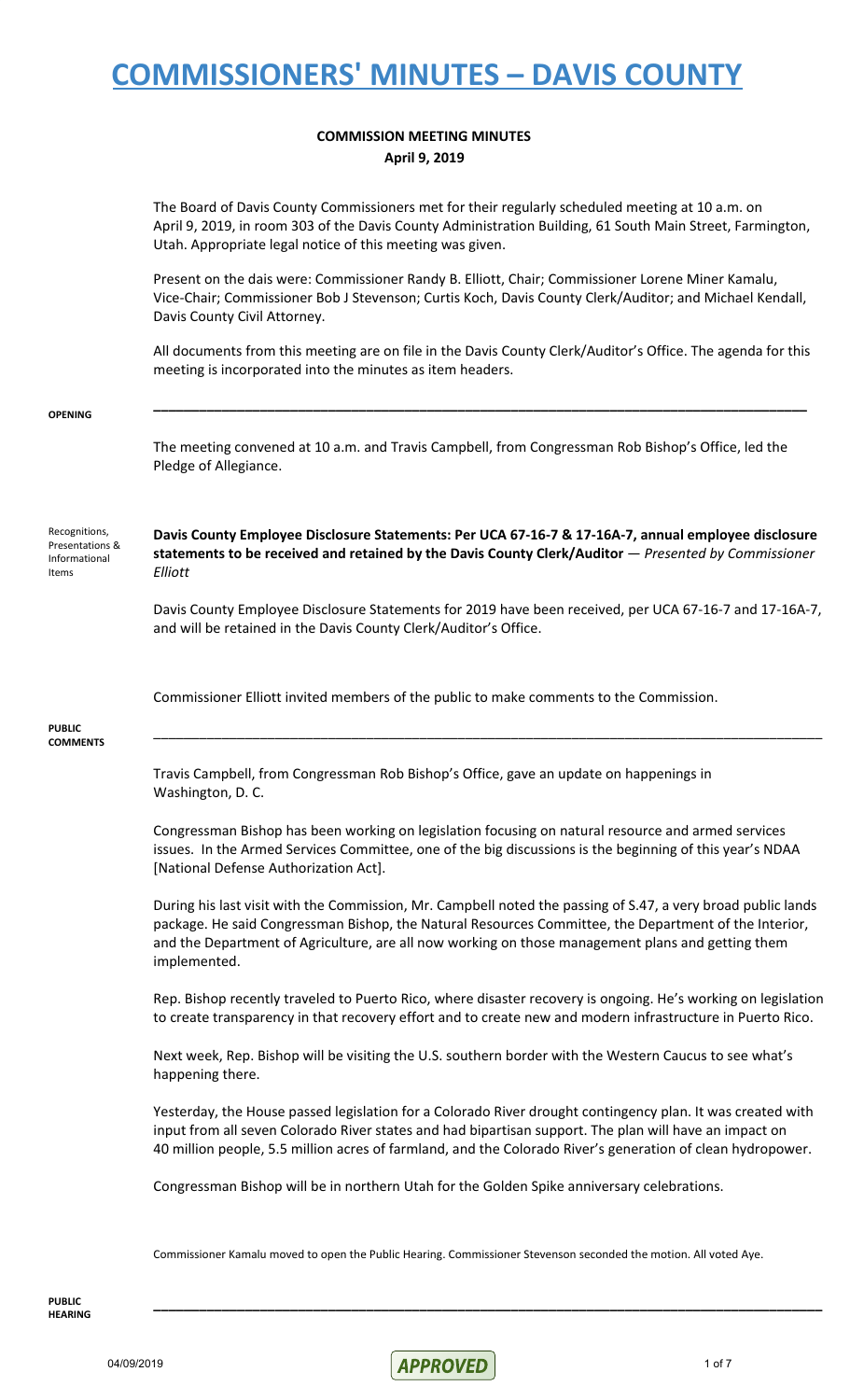Consideration of approval by resolution for additional 2019 Budget appropriation requests

**Consideration of approval by resolution for additional 2019 Budget appropriation requests; budget** increases will be funded by new revenues and/or monies unspent in the prior year - Presented by Heidi *Voordeckers, Davis County Chief Deputy Clerk/Auditor*

Commissioners were asked to approve by resolution additional 2019 Budget appropriation requests:

- In Fund 10, there's a clean-up to move \$5,800 in computer equipment funds for Pretrial Services to Information Services (IS) to make purchases. It is usually handled by the budget program but there was a lapse with this new department. The second request, related to a contract amendment with Utah State University Extension, is for an additional \$200 in expenditures to assist with a rental fee at Buffalo Ranch.
- In Fund 15, additional grant revenues of \$2,000 that were approved on contract #2014-544-A, specific to an arthritis fitness program, will be expended for travel, education, training, and supplies. Revenues and expenditures will be offset.
- In Fund 18, a request was received a few weeks ago for Opportunity Fund participation for the USA Wrestling Western Regionals. The \$5,000 request is from the Events Center, and the event is proposed to bring quite a few individuals to Davis County who will be staying overnight in hotels.
- In Fund 45, General Government Capital Improvements, a grant was applied for through the CDBG program and awarded in the amount of \$40,000 for ADA improvements to the doors of the DMV building.
- In Fund 46, the Capital Improvement account fund of the Health Department, there was an award of funds through the CDBG program in the amount of \$130,500 to do a roofing project on the South Davis Senior Center. The Health Department will be contributing \$14,500 of existing funds to the project for a total expense of \$145,000.
- In Fund 61, a request was made related to a break-in on a County property. Trailers, vehicles, and some small equipment, were stolen. The request for \$35,000 is to cover the portion not funded through the County's insurance policy and other items that weren't covered under the deductible. Vehicles were covered at 50 percent. The deductible for small equipment was \$100,000, so those items had to be replaced at full cost.
- In Fund 63, there was a request to roll over 2018 funds for the Facilities Department. The department had budgeted \$25,000 for furniture, fixtures, and equipment (FF&E) related to office relocation as part of the Memorial Courthouse project.

Commissioners asked if any of the stolen items had been recovered and were informed they have not.

Commissioner Elliott invited public comment related to the Hearing. No comment was made.

Resolution #2019-186 for additional 2019 Budget appropriation requests

A motion was made to close the Public Hearing and approve Resolution #2019-186 for the budget amendments presented.

> Motion to Approve: Com. Stevenson Seconded: Com. Kamalu All voted Aye

#### **BUSINESS/ ACTION**

Grant Application #2019-187 to the National Children's Alliance for funding to pay for a portion of the CJC Coordinator position

Grant Application #2019-187 to the National Children's Alliance for funding to pay for a portion of the CJC **Coordinator position** — *Presented by Susan Burton, Davis County Children's Justice Center Coordinator*

**\_\_\_\_\_\_\_\_\_\_\_\_\_\_\_\_\_\_\_\_\_\_\_\_\_\_\_\_\_\_\_\_\_\_\_\_\_\_\_\_\_\_\_\_\_\_\_\_\_\_\_\_\_\_\_\_\_\_\_\_\_\_\_\_\_\_\_\_\_\_\_\_\_\_\_\_\_\_\_\_\_\_\_\_\_\_\_\_**

The Children's Justice Center (CJC) has to be accredited with the National Children's Alliance to receive this grant and takes care of that accreditation every five years. Funding from the grant helps pay the salary of the Children's Justice Center Coordinator. The contract period is 01/01/2019 to 12/31/2019. The receivable amount is \$7,000.

A reminder was also given of the CJC Open House, from 11 a.m. to 1 p.m. on April 18, 2019.

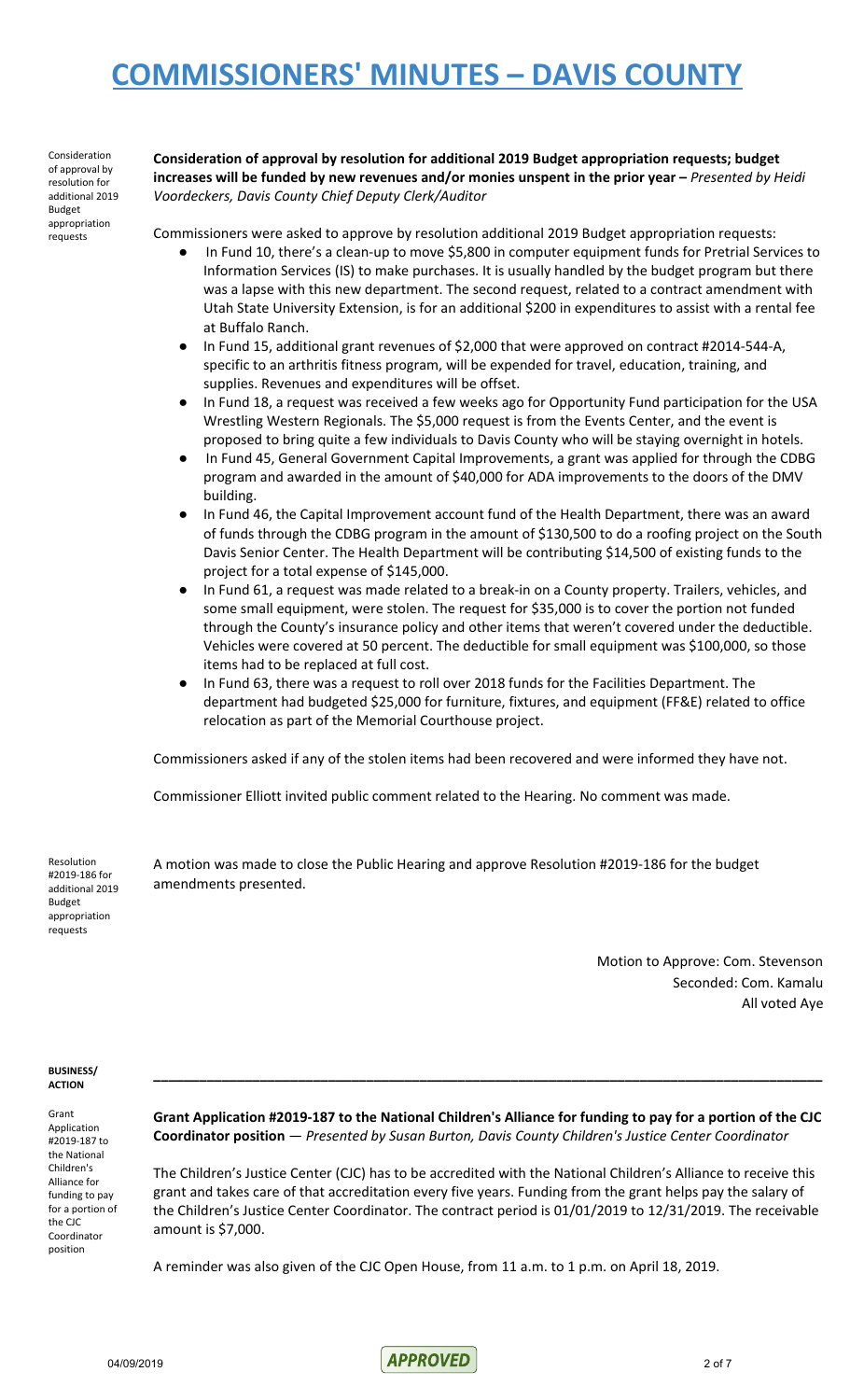Motion to Approve: Com. Kamalu Seconded: Com. Stevenson All voted Aye

Agreement #2019-188 with Bert Davis, The Coppertown Clown, to be the 2019 Davis County Fair Rodeo Clown

**Agreement #2019-188 with Bert Davis, The Coppertown Clown, to be the 2019 Davis County Fair Rodeo Clown** — *Presented by Dave Hansen, Davis County Legacy Events Center Director*

Bert Davis, The Coppertown Clown, will be the clown at the 2019 Davis County Fair Rodeo. He has been in the Professional Rodeo Cowboys Association (PRCA) for many years and brings an entertainment act that features rescue dogs trained to be rodeo performers. The contract period is 08/16/2019 to 08/17/2019. The payable amount is \$2,800.

> Motion to Approve: Com. Kamalu Seconded: Com. Stevenson All voted Aye

Agreement #2019-190 with Mountain America Credit Union (MACU) to be title sponsor at the 2019 Davis County Fair

**Agreement #2019-190 with Mountain America Credit Union (MACU) to be a title sponsor at the 2019 Davis County Fair** — *Presented by Dave Hansen, Davis County Legacy Events Center Director, in place of Davis County Legacy Events Center Coordinator Stephanie Davis Medlin*

Mountain America Credit Union will be the title sponsor of the area around the free pony rides, Petting Zoo, Bunny Barn and Hen House. The sponsorship amount is an increase over past years. The contract period is 08/13/2019 to 08/18/2019. The receivable amount is \$2,500.

> Motion to Approve: Com. Kamalu Seconded: Com. Stevenson All voted Aye

Agreement #2019-189 with Iveth Pantoja for a private family event

**Agreement #2019-189 with Iveth Pantoja for a private family event** — *Presented by Mike Moake, Davis County Legacy Events Center Marketing*

A family is renting the building for a private event, which means there will be alcohol in the building. The contract period is 10/05/2019 to 10/05/2019. The receivable amount is \$2,740.

> Motion to Approve: Com. Stevenson Seconded: Com. Kamalu All voted Aye

Request Approval #2019--191 of 2018 Prop 1 grant awards

**Request Approval #2019-191 of 2018 Prop 1 grant awards** — *Presented by Jeff Oyler, Davis County Planning Manager*

An overview of the 2018 Prop 1 grant process was presented. Sixteen projects were submitted totaling \$2.8 million in requests. Any city in Davis County, as well as UTA and UDOT, can submit applications for these grants. The committee to rank, rate, and review applications was made up of Commissioner Bret Millburn, Jeff Oyler, and Wayne Bennion and Ben Wuthrich of Wasatch Front Regional Council. They used a scoring matrix to consider the following criteria:

- Matching funds of at least 30 percent (more points given for matching at a higher amount)
- Regional significance, in Davis County or beyond
- New construction (money can't be used for maintenance)
- Safety improvements

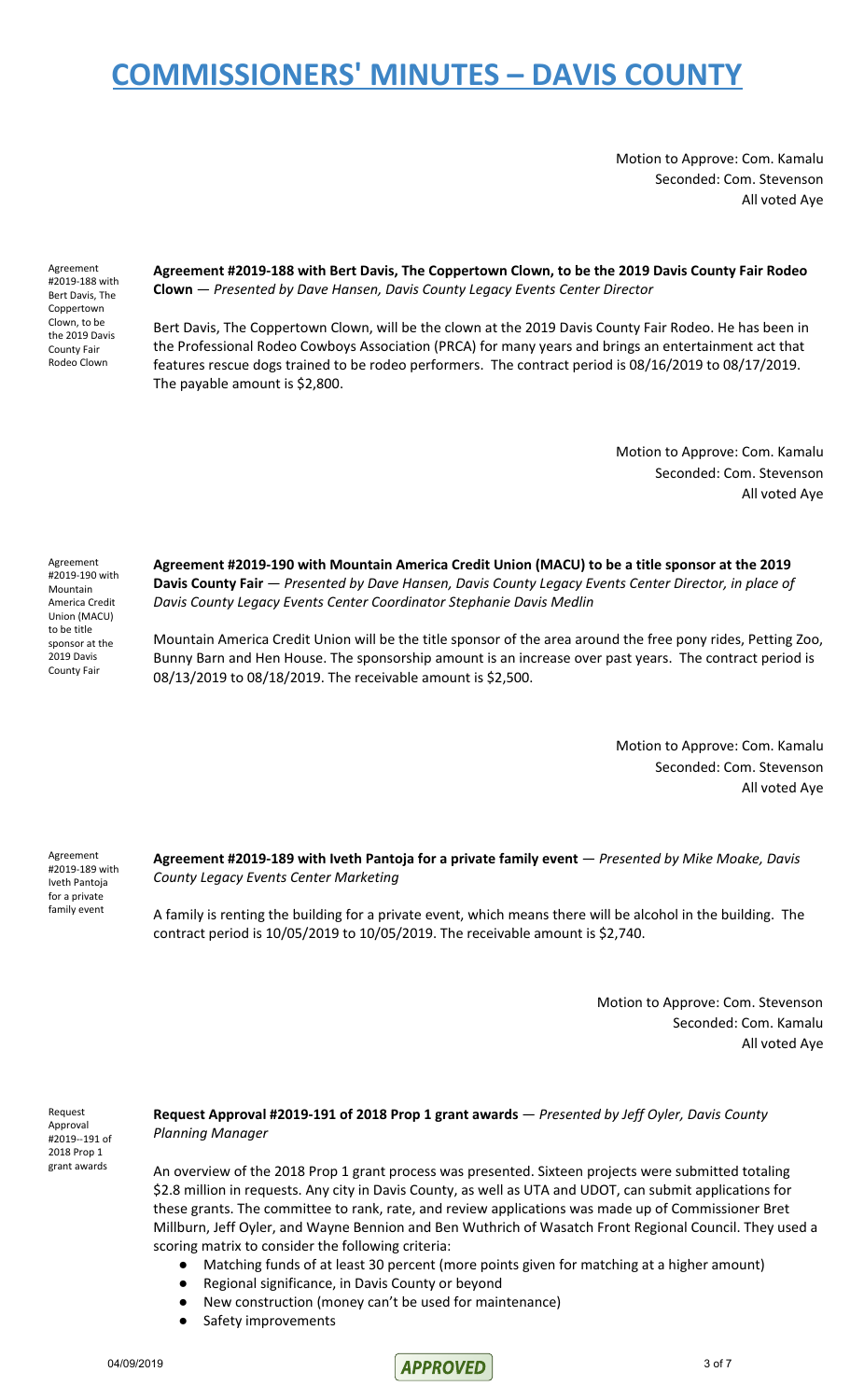- Active transportation elements
- Traffic delay reduction projects

The committee rated and ranked the projects and came up with eight recommended projects totaling \$1.2 million. [The eight projects were not named in the meeting; see document #2019-191 for the list.] Each entity that applied will be notified of the results. The County will enter into specific contracts with each applicant selected for a grant.

There has been discussion about refining the process, which will be done at the Commission's discretion. It was suggested that a work session be held in May to look at the program and its process. Commissioners asked that the meeting be scheduled right away. They also asked that applicants be notified of 2018 Prop 1 grant awards decisions today.

Commissioners noted that Davis County citizens voted on Prop 1. Citizens should be informed when projects receiving funding come to fruition, perhaps through the use of a special emblem to put on projects.

The contract period is 04/09/2019 to 04/30/2019.

Motion to Approve: Com. Stevenson Seconded: Com. Kamalu All voted Aye

Resolution #2019-192 for appointments to the Taxing Entity Committee (TEC) and two alternates

**Resolution #2019-192 for appointments to the Taxing Entity Committee (TEC) to appoint Davis County: 1) Commissioner over CED, and 2) Clerk/Auditor; and two alternates: 1) Director of CED; and 2) Chief Deputy Clerk/Auditor** — *Presented by Shawn Beus, Davis County Community & Economic Development Manager*

Before making his presentations, Shawn Beus noted that he is leaving employment with the County for another opportunity. Commissioners said they enjoyed working with him and wished him well.

The Taxing Entity Committee (TEC) has been part of the Redevelopment Agency (RDA) process for decades. The law changed in 2015, but the committee needs to continue as long as there are several projects still under their purview. In the past, committee members were appointed by name. This resolution appoints TEC members by title, instead of by name, so that the resolution can remain in force without renewal in the event of turnover.

Kent Andersen, Davis County's new Community & Economic Development Director, was invited to discuss the need for two alternates for the Taxing Entity Committee. He said this resolution is a change to allow an alternate to participate in TEC meetings if a designated representative is unable to attend. Those votes are incredibly important, so it's good to make sure the County is well represented.

Kent said there had been several amendments to RDAs over the years. Community Reinvestment Areas were introduced in about 2015, but there was still the opportunity to convene a TEC for a blight designation to allow a community to exercise imminent domain. However, with the passing of HB 245 in the last legislative session, there will no longer be Taxing Entity Committees for RDAs beginning on May 14, 2019. What used to be done through TECs will be done through interlocal agreements. Properties will no longer be identified as "blight" but as a "development impediment." A development impediment study will be brought to the Commission, and then the request to adopt it and authorize the use of imminent domain. It would need all of the taxing entities to agree to that.

The resolution beginning date is 04/09/2019.

Agreement #2019-193 with

Davis Council of Governments, Inc (DCOG) to manage Davis COG, Inc. dba Davis Fund for Economic Development

**Agreement #2019-193 with Davis Council of Governments, Inc. (DCOG) to manage Davis COG, Inc. dba Davis Fund for Economic Development** — *Presented by Shawn Beus, Davis County Community & Economic Development Manager*

The Council of Governments (COG) and COG, Inc. are not the same entity. This agreement is for COG, Inc., which does business as the Davis Fund for Economic Development. COG is an organization statutorily set up by state code to review transportation issues such as Prop 1 and West Davis Corridor preservation, etc. Resolutions and interlocal agreements with cities established COG. COG, Inc. is a private 501c3 non-profit organization to bring about economic development in Davis County. Its focus is on job creation, general

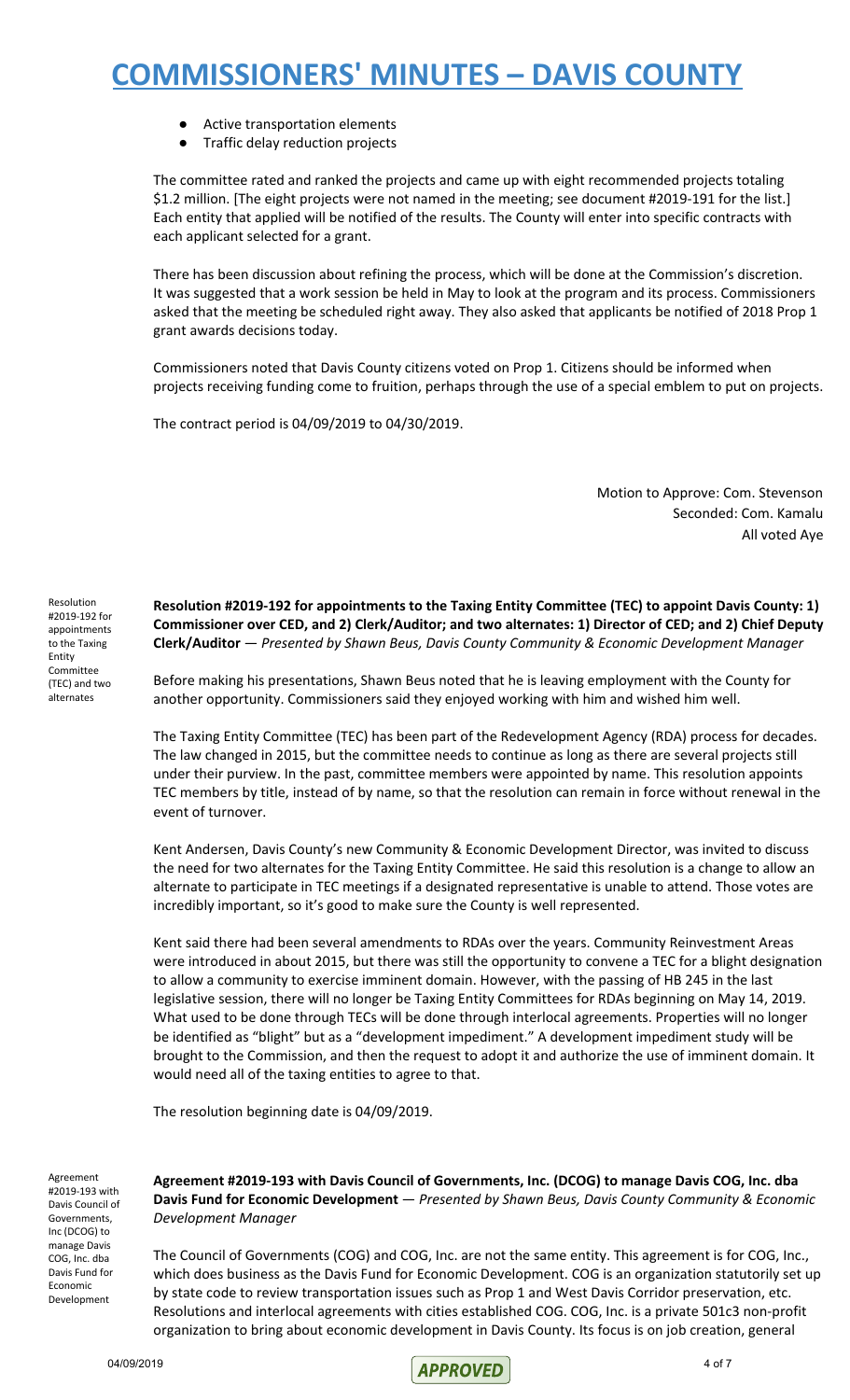economic development, and supporting those with low wages. The County has maintained this fund and been the management entity for COG, Inc. from the get-go. This agreement is to continue that arrangement going forward for the next two years, 2019 and 2020. The agreement was reviewed by the County's Chief Civil Deputy County Attorney.

Commissioner Elliott read the agreement summary for the record, "Per this agreement Davis COG, Inc. is to pay the County \$45,000 per year to manage the Davis Fund and all small business underwriting, loan management, financial, and related meetings for the Davis Fund." The contract period is 01/01/2019 to 12/31/2020. The receivable amount is \$45,000 per year.

> Motion to Approve the Items Presented: Com. Stevenson Seconded: Com. Kamalu All voted Aye

Agreement #2019-194 with Syracuse City for sponsorship of the Antelope by Moonlight Bike Ride

**Agreement #2019-194 with Syracuse City for sponsorship (use of stage) of the Antelope by Moonlight Bike Ride** — *Presented by Shawn Beus, Davis County Community & Economic Development Manager, in place of Davis County Community Development Specialist Neka Roundy*

Syracuse City continues to be willing to provide their portable stage for the Antelope by Moonlight Bike Ride. This agreement is for their sponsorship of the event via the use of the stage. The contract period is 07/12/2019 to 07/15/2019.

Special Use Permit #2019-195 with Utah Div. of Wildlife Resources (UDWR) for 2019 Great Salt Lake Bird Festival at Eccles Wildlife Education Center and Farmington Bay Waterfowl Management Area

**Special Use Permit #2019-195 with the Utah Div. of Wildlife Resources (UDWR) for the 2019 Great Sale Lake Bird Festival at Eccles Wildlife Education Center and Farmington Bay Waterfowl Management Area** — *Presented by Shawn Beus, Davis County Community & Economic Development Manager, in place of Davis County Community Development Specialist Neka Roundy*

Approval of this Special Use Permit with the Utah Division of Wildlife Resources will allow the Great Salt Lake Bird Festival to be held at the Eccles Wildlife Education Center and Farmington Bay Waterfowl Management Area. Past events were held at the Legacy Events Center but, for bird watchers, it makes sense to move the festival to these wildlife habitat areas. The contract period is 05/15/2019 to 05/30/2019. This contract is neither payable nor receivable.

> Motion to Approve the Items Presented: Com. Kamalu Seconded: Com. Stevenson All voted Aye

Agreement #2019-196 with AJC Architects, P.C. for Clearfield North Branch Library architectural services

**Agreement #2019-196 with AJC Architects, P.C. for Clearfield North Branch Library architectural services** — *Presented by Mack McDonald, Davis County Facilities Management Director*

This contract with AJC Architects is to design and help manage construction for the Clearfield North Branch of the library. It's anticipated there will be 10 to 11 months of design services, and then a one-year construction period starting at the end of March 2020. The contract is pushed out to 2022 to include a one-year warranty period.

Roughly seven architects sent proposals which went through the review process. A lot of the architects had good library experience. AJC is currently working on the Syracuse Library expansion and remodel and knows what Davis County expects.

It was noted that AJC Architects were generous on their architectural fee cost. Their contract amount is 6 percent of the total construction target cost of \$4.5 million. Most architects are contracting for 7 to 7.5 percent.

The agreement represents a change in the process. Typically, the design process is completed first, and then a contractor is selected through a bidding process and brought in to build. The Construction Manager General Contractor (GMGC) process gets a contractor on board early, after schematics. In this case,

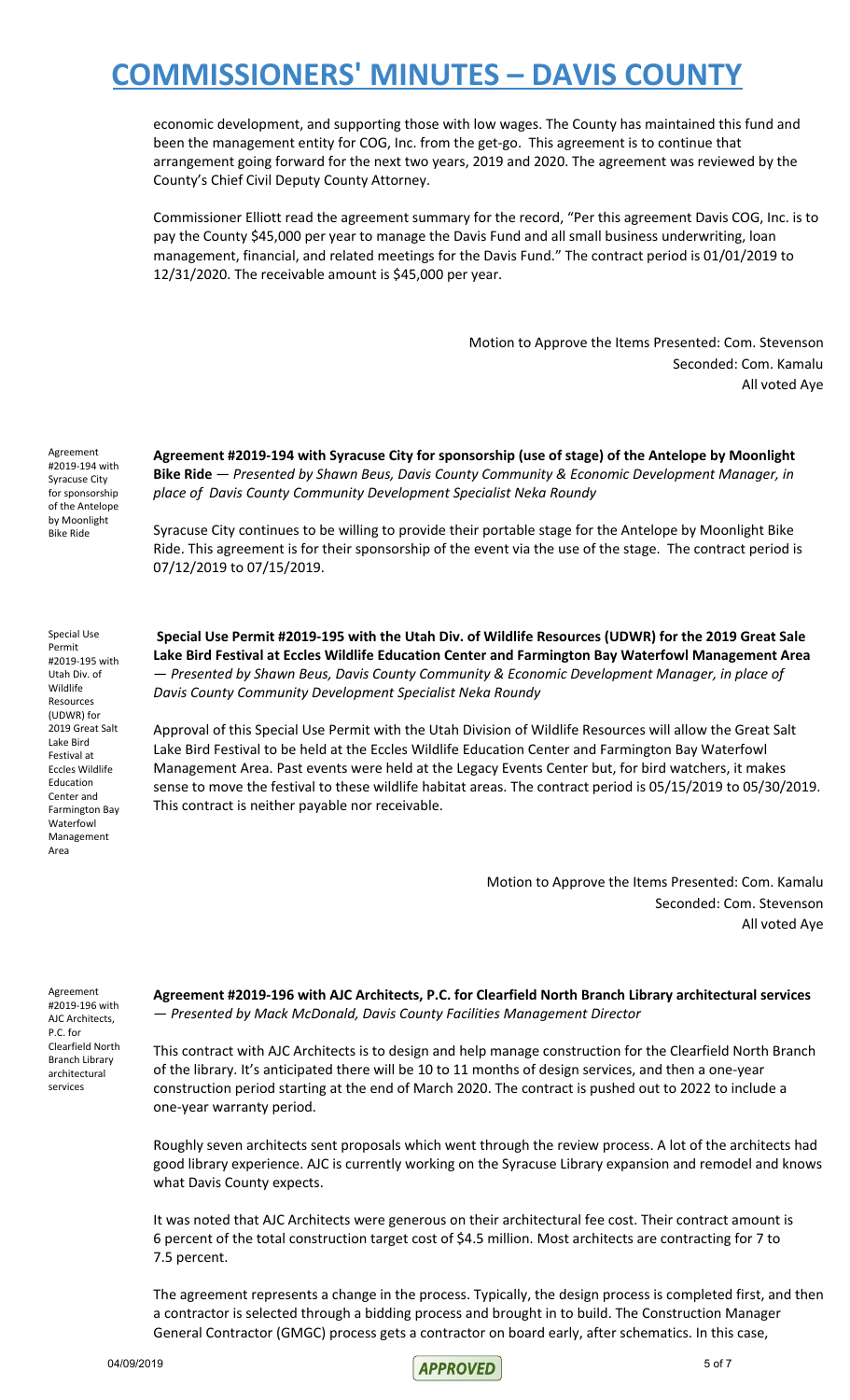schematics will take about two months and focus on technology hub expectations. Bringing in a contractor to work with the architects through the design development phase shifts the burden and risk to the architect and contractor to be sure the project is constructible at the target cost. It is a change being seen across the State and will be part of the Memorial Courthouse project.

Chris Sanford, Davis County Library Director, was invited to present with the Facilities Director. She said this is a unique opportunity to speed up the process. She also said, in response to the Commissioners' questions, that Clearfield City and its citizens have been involved and very engaged in the process and are partnering on the design team.

The contract period is 04/02/2019 to 03/31/2022. The payable amount is \$270,000.

Motion to Approve: Com. Stevenson Seconded: Com. Kamalu All voted Aye

Ratification #2019-197 of Governmental Entity Conflict of Interest Certifications with Utah Dept. of Human Services

**Ratification #2019-197 of Governmental Entity Conflict of Interest Certifications with the Utah Dept. of Human Services to begin the process for a new contract (AMRC) with sub-contractor, Davis Behavioral Health (DBH)** - *Presented by Commissioner Kamalu*

The ratification of this Governmental Entity Conflict of Interest Certification with the Utah Dept. of Human Services is necessary to move forward with a new AMRC [Auntie M's Receiving Center] contract for sub-contractor Davis Behavioral Health. The contract period is 04/09/2019 to 04/08/2020.

> Motion to Approve: Com. Kamalu Seconded: Com. Stevenson All voted Aye

Commissioner Stevenson moved to recess to Board of Equalization. Commissioner Kamalu seconded the motion. All voted Aye.

**\_\_\_\_\_\_\_\_\_\_\_\_\_\_\_\_\_\_\_\_\_\_\_\_\_\_\_\_\_\_\_\_\_\_\_\_\_\_\_\_\_\_\_\_\_\_\_\_\_\_\_\_\_\_\_\_\_\_\_\_\_\_\_\_\_\_\_\_\_\_\_\_\_\_\_\_\_\_\_\_\_\_\_\_\_\_\_\_**

**BOARD OF EQUALIZATION**

Property Tax Register

Property Tax Register matters were presented by Curtis Koch, Davis County Clerk/Auditor, as follows:

Commissioners were asked to consider three Veteran Exemption tax abatements for the year 2018.

Motion to Approve: Com. Kamalu Seconded: Com. Stevenson All voted Aye

Commissioner Kamalu moved to reconvene Commission Meeting. Commissioner Stevenson seconded the motion. All voted Aye.

**\_\_\_\_\_\_\_\_\_\_\_\_\_\_\_\_\_\_\_\_\_\_\_\_\_\_\_\_\_\_\_\_\_\_\_\_\_\_\_\_\_\_\_\_\_\_\_\_\_\_\_\_\_\_\_\_\_\_\_\_\_\_\_\_\_\_\_\_\_\_\_\_\_\_\_\_\_\_\_\_\_\_\_\_\_\_\_\_**

**CONSENT ITEMS**

Check Registers **Check Registers**